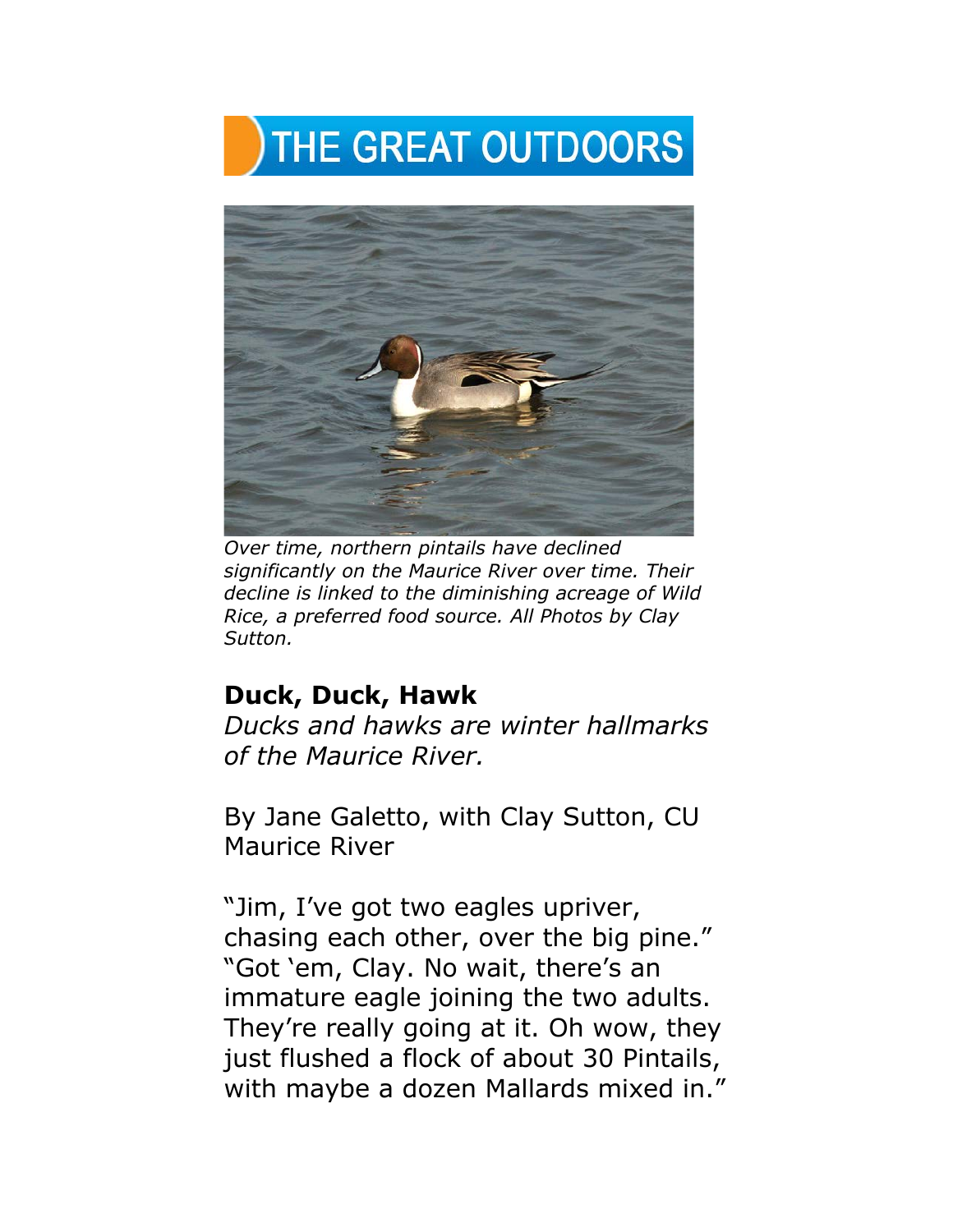"Great, Jim. There are two Red-tails soaring over the Burcham Farm, to the right of that kettle of vultures."

"And look, about a dozen Black Ducks coming upriver here."

"There are definitely more ducks here than last survey. I wonder if they were pushed south by snow up north, or if they're early spring migrants from the South?"

"Don't know, but this is looking good!" \*\*\*

When Jim Dowdell and Clay Sutton finished last week's raptor and waterfowl survey on the Maurice River, they completed their amazing 337th winter bird count on the river, all under the auspices of Citizens United to Protect the Maurice River. These semiweekly counts on the Maurice date back to December, 1987, an extraordinary monitoring effort now in its 35<sup>th</sup> winter season. It has been a remarkable run; what began as a fact-finding effort in response to imminent threats to the river soon became a steady monitoring project, one that Clay describes as "Taking the pulse of the river."

He elaborates, "The vision of a few back in 1987 has slowly evolved into what is today an exceptional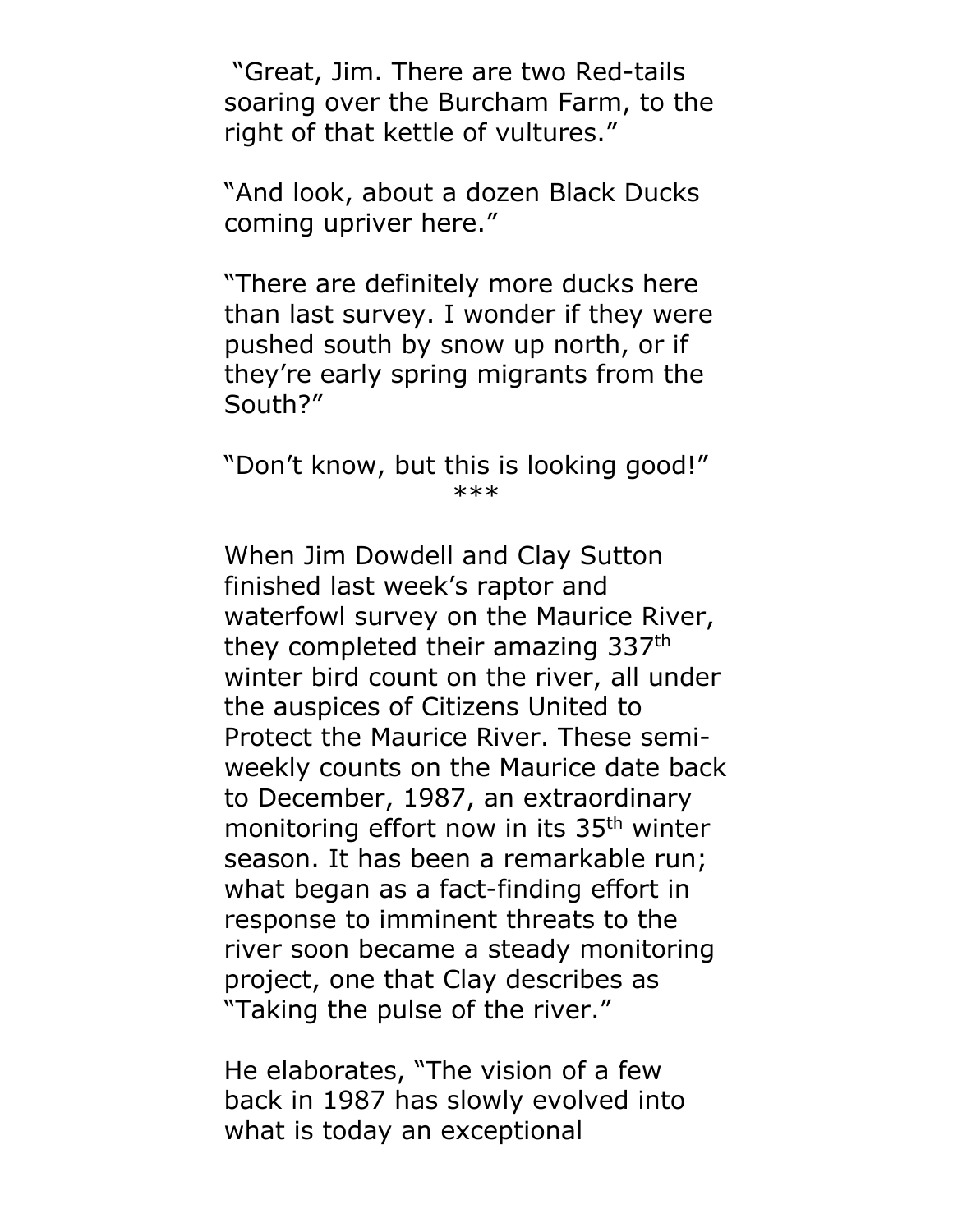documentation of the avian resources of the Maurice. This is indeed unique."

On the surface, the techniques are simple. Nine sites or "point count locations" are sampled during each survey for about 40 minutes per site. The sites cover the 14-mile tidal stretch of the river, from Millville to East Point. All hawks, eagles, and vultures, as well as ducks, geese, and other waterbirds, are tallied at each stop. The more difficult aspects of the counts include a major effort not to double-count birds, and the considerable skills, honed over time, to pick out and identify distant raptors and to estimate the numbers in large flocks of waterfowl.

It is a challenge that Clay and Jim relish. Clay relates, "If there is one thing that makes our study stand out, it is the fact that the same two observers, Jim and I, have been doing this now for 35 years. That leads to an amazing continuity and quality of data. Observer bias, including subtly different count methods and skill sets, can skew a study. I'm not saying we don't have our own biases, but they have been the same for 35 years. That is what makes the data comparable, both week to week and year to year, because we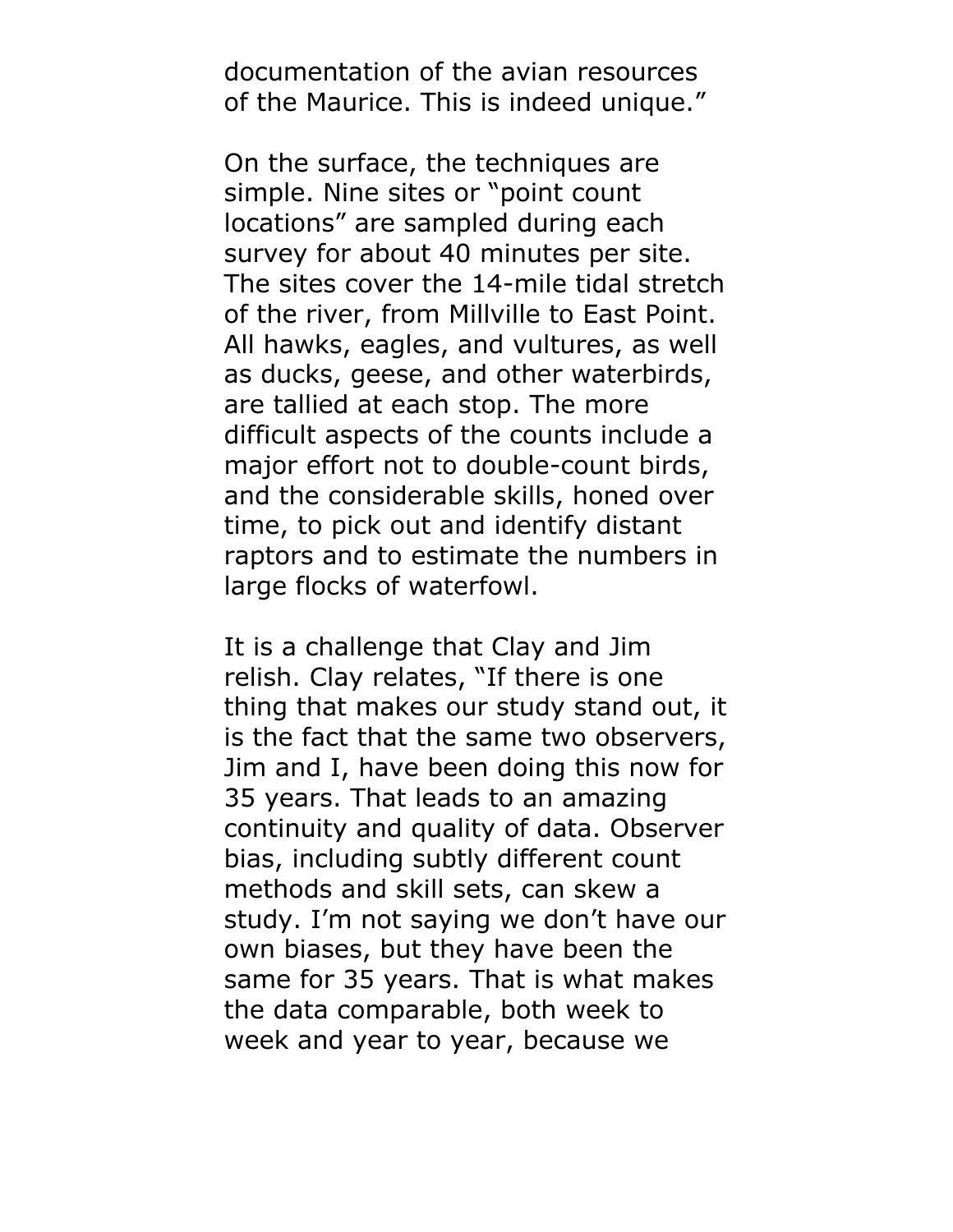have been doing it the exact same way for all these years. That is how we can determine true changes over time."

That is what has made this CU Maurice River raptor and waterfowl analysis unique. There are very few studies in the Delaware Estuary that share such longevity. It is long-term monitoring such as this that serves as a long-term indicator of the health of the river and Delaware Bay.

As one might expect, the findings over time have been mixed. There are some real success stories. Bald Eagle counts in this study have soared like the birds themselves. Daily counts of two or three per survey in the early years have increased to an astounding 25 to 35 eagles per survey in recent years. The record, the peak daily count ever on the Maurice, is 58 eagles. Vulture numbers have greatly increased as well. Other raptors, including Peregrine Falcon, Cooper's Hawk, and Redshouldered Hawk, have seen modest yet steady increases.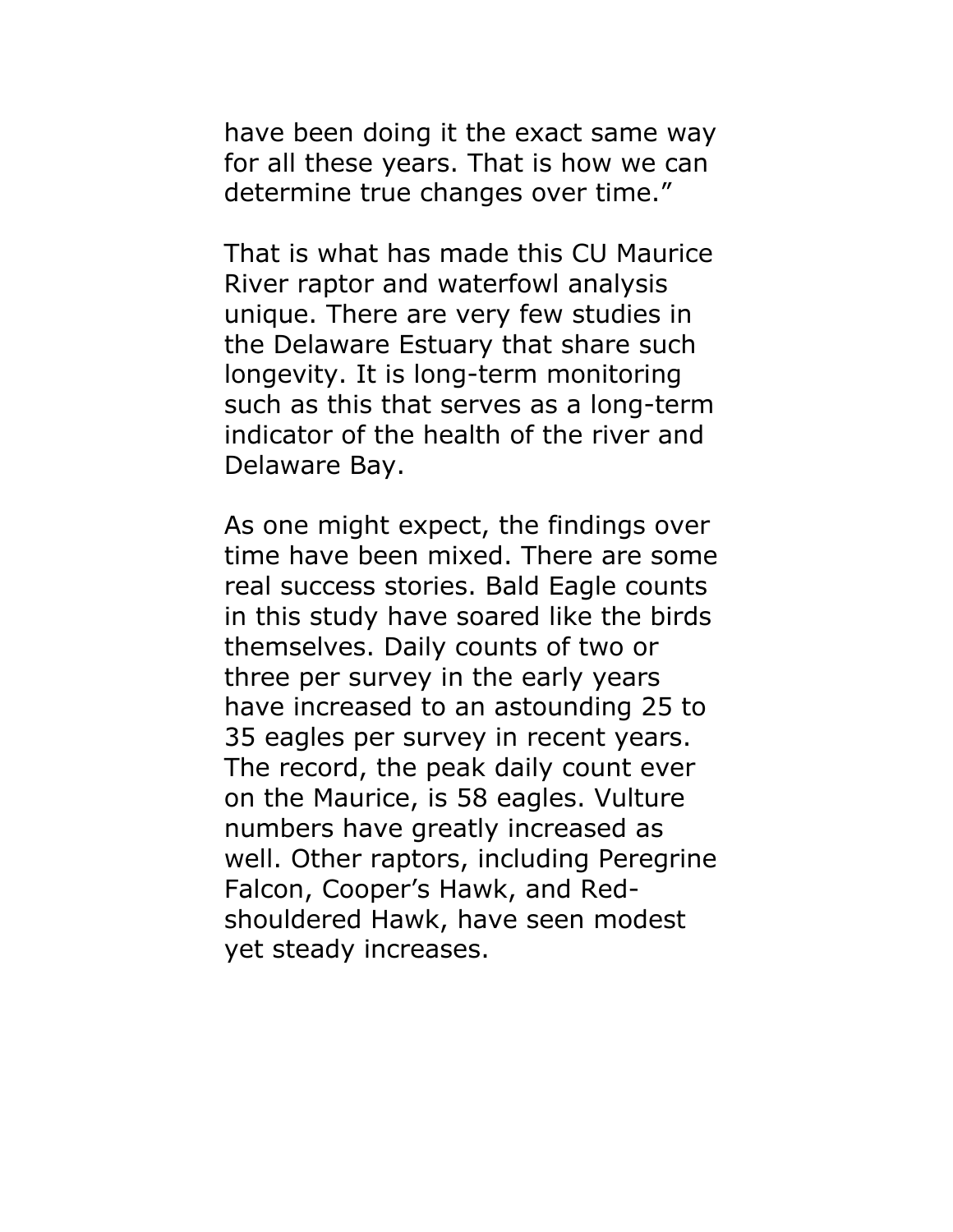

*Bald Eagles have seen a substantial increase on the Maurice River and throughout New Jersey. This adult was photographed at East Point. Photo by Clay Sutton.*

The Northern Harrier, still known to many as the "Marsh Hawk," is a hallmark raptor of the Maurice River and the Delaware Bayshore. While it can still be seen daily and in numbers, a disturbing trend of this long-term research has been the decline of harriers. Increasing slightly for many years, the last decade of monitoring has shown a sharp drop. The researchers link this to sea level rise, and particularly the severe damage to Bayshore habitats by Hurricane Irene in 2011 and Superstorm Sandy in 2012. These events, and subsequent frequent inundations from storms and moon tides, have greatly diminished the populations of the marsh rodents, Meadow Voles, and Rice Rats, that are the preferred food of harriers on the Bayshore marshes. Red-tailed Hawks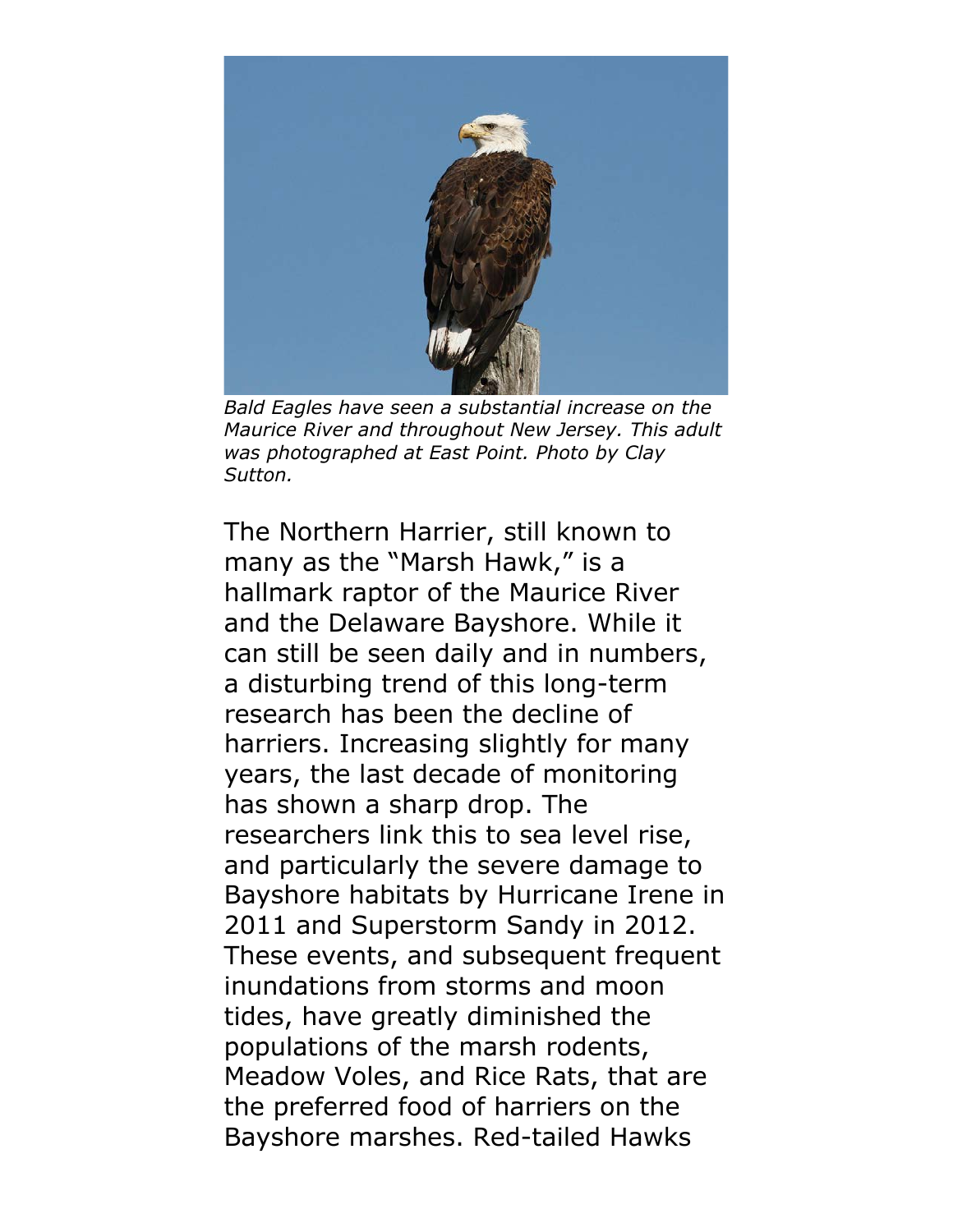too have been similarly impacted, with vastly fewer numbers seen in recent years than in the first twenty years of study.



*Northern Harrier or "Marsh Hawk." Harriers are a hallmark of the Maurice River and Delaware Bay marshes, on a decline due to high waters impacting rodent populations. Photo by Clay Sutton.*

Duck numbers on the Maurice River have decreased steadily over the 35 year period of study. Mild winters that allow many ducks to remain north of us, or depart earlier in the spring, combined with the loss of favored Wild Rice marshes due to erosion, increased salinity, and *Phragmites* (Common Reed Grass) encroachment, have reduced their presence considerably. Daily counts of thousands of Black Ducks, Mallards, and Northern Pintail in the early years of the study have been replaced by counts of only hundreds in recent winters. Happily bucking this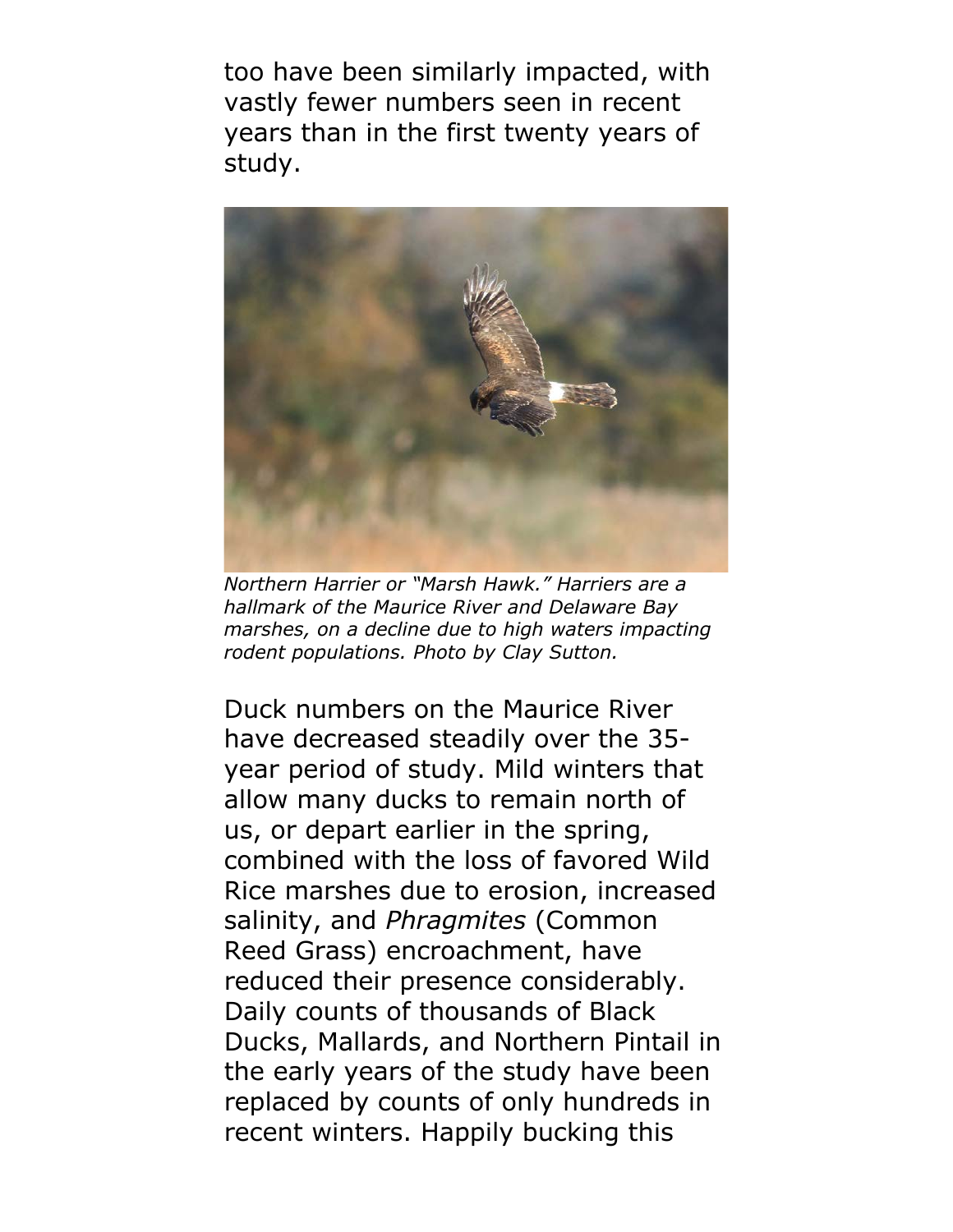trend are Green-winged Teal and some of the diving ducks, whose numbers have slowly increased.

If there has been one constant over the 35 years of study, it is change. The great ornithologist and artist Roger Tory Peterson once said, "It is like the balancing of a ledger. There are debit birds and credit birds." We have seen many gains and many losses on the Maurice River over the 35 years of monitoring. We live in changing and often challenging times. But there is one great positive factor to remember, that for the Maurice River we have a valuable long-term data set by which we can monitor these changes. And with this in hand, we can work to reverse negative trends and encourage and support positive trends. Our strong baseline gives us a powerful tool for planning, funding, and implementing projects to restore the habitats on which the raptors and waterfowl depend.

Another constant over the years, and one that holds true today, is that although there have been many shifts, gains, and losses, the Maurice River can still be a place of wonder.

"Big flock of Bufflehead here in the impoundment, Jim."